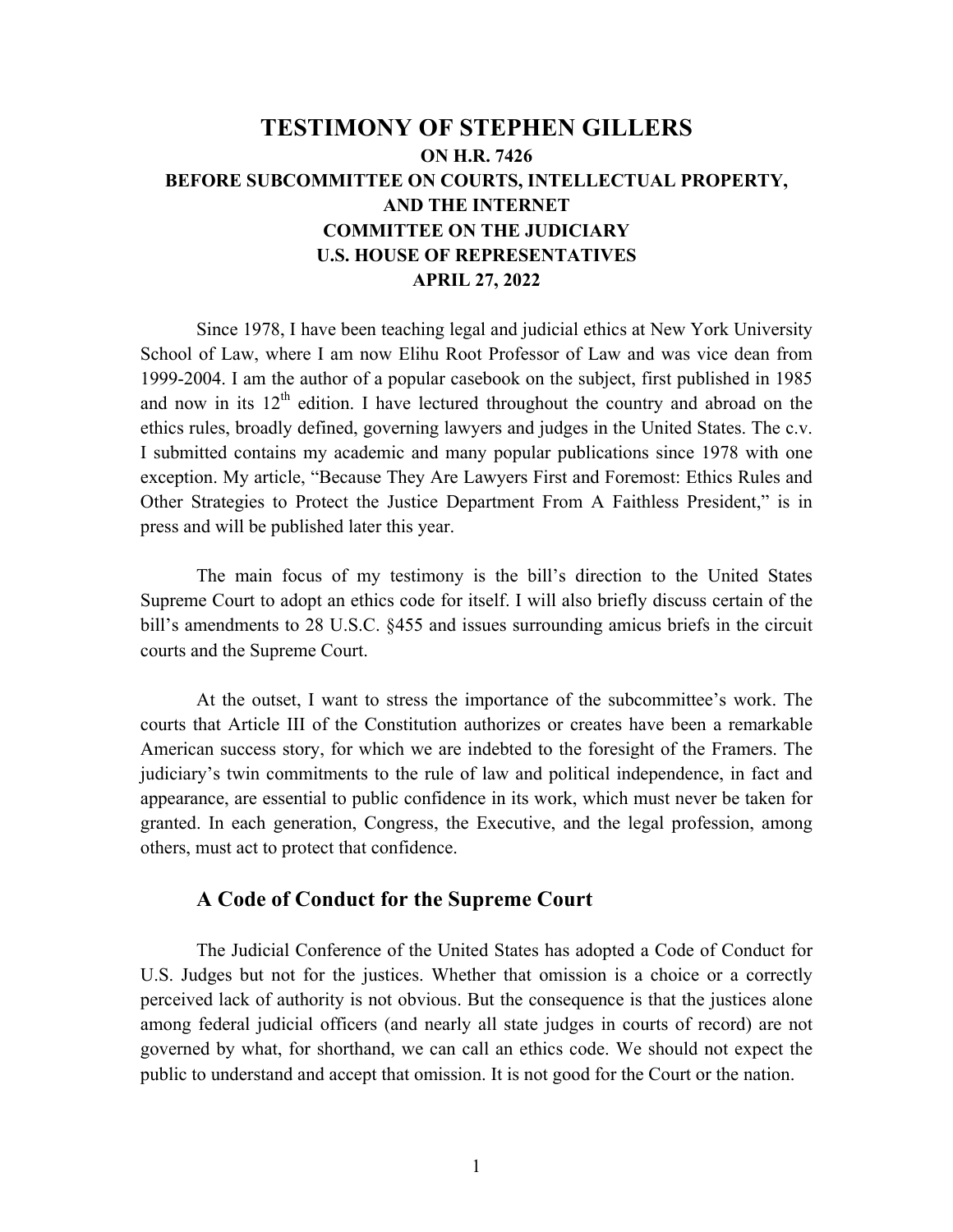And there is no reason for it. Correction is cost free.

Just to be clear, the Code of Conduct is not the same as §455, the recusal statute, which is law and explicitly includes the justices. The Code of Conduct has a recusal rule, too. It is the same as §455. But the Code has much else that §455 does not. And recusals, when they occur, will properly rely on the statute, not the code.

Congress should not write an ethics code for the justices, who must do so themselves. The bill's instruction to the Court in section 2 to write a code of conduct is fine as an expression of Congress's will, but seems to me unenforceable. One hopes that the Court would agree.

I suggest in this regard that the bill delete language in section 2 that would apply the Code of Conduct for U.S. Judges to the justices if they do not adopt one for themselves. The inclusion of this "or else" language may discourage the Court's cooperation in order to avoid an implied concession that the Court is subordinate to Congress on the question. In any event, if the Court does ignore Congress, Congress can act later to apply the Judicial Conference's then current code to the justices if so advised. One hopes this will not be necessary.

One reason offered for *not* creating a code of conduct for the Court is the desire to avoid recusals and an evenly divided (4-4) court. But a code of conduct violation would not be a basis for recusal or even discipline, which requires that a judge "have engaged in conduct prejudicial to the effective and expeditious administration of the business of the courts." 18 U.S.C. §351. The "violation of a Canon does not necessarily amount to judicial misconduct." *In re Complaint of Judicial Misconduct*, 575 F.3d 279, 292 (3d Cir. 2009).

Since a justice's violation of a code of conduct provision would not lead to a 4-4 Court – only the recusal statute can do that – what other reason is there to oppose a code for the justices? Two are mentioned.

First is separation of powers. This is not a reason to object to a code of conduct for the Court but a concern for how we get one. I doubt that Congress can prescribe ethics rules for the Supreme Court, which unlike other federal courts is created by Article III itself. It would be best not to have to confront that question. The Court should adopt an ethics code itself because it is the right thing to do and concedes nothing about congressional authority.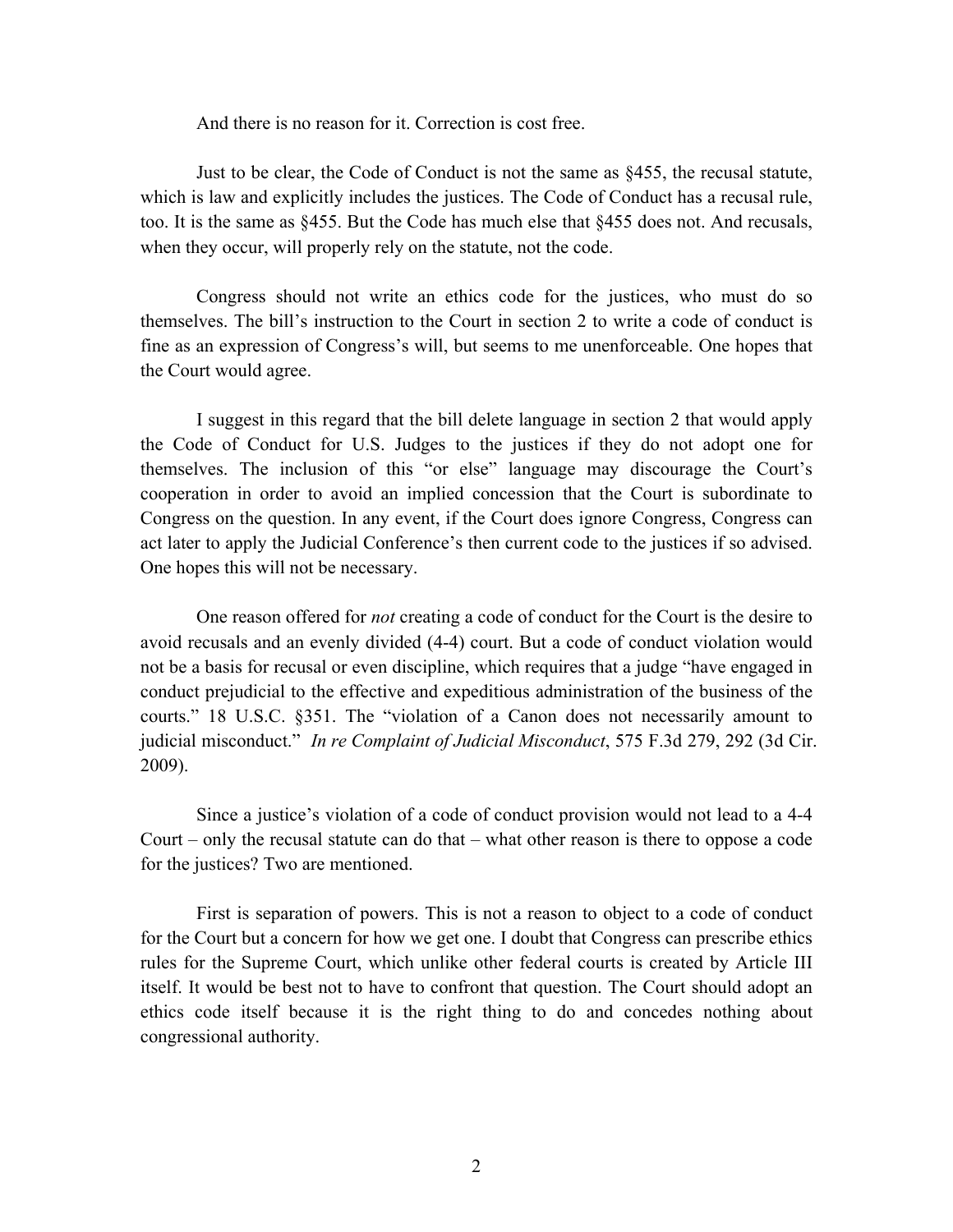A second reason sometimes offered to oppose a code of conduct for the justices is that it would have no enforcement mechanism. The current bill describes none. But with no enforcement mechanism, one might ask, "What's the point? Is this a debate about appearances?"

Yes, it is about appearances, but appearances backed by commitment, which matter a great deal. Since at least the mid-1950s, the Supreme Court has in numerous decisions emphasized that "justice must satisfy the appearance of justice. "Offutt v. United States, 348 U.S. 11, 14 (1954)(Frankfurter, J.).

So applying many, perhaps most, provisions of the current code of conduct to the justices should be uncontroversial because it will be the Court itself that does so, because no authority will review whether a justice has violated a code provision, and because doing so does not create a risk of a 4-4 Court.

Some code provisions that could be incorporated in a code of conduct for the Court are, by way of example, the prohibition against belonging to a discriminatory club in canon 2C; the provision that forbids a judge to "publicly endorse or oppose a candidate for public office" (canon 5A(2)); and the prohibition in canon 2B against "lend[ing] the prestige of the judicial office to advance private interests of the judge or others."

The public may wonder what legitimate reasons a justice could have to resist application of these and other requirements to the Court? There are none. Doing so will demonstrate the Court's commitment to comply with the same rules that bind all federal judges and detract not at all from the independence of the Court or its ability to fulfill its constitutional role.

### **Recusal Provisions**

Section 3 of the bill would make the full Supreme Court the "reviewing panel for a motion seeking to disqualify a justice" under §455. I believe this is unwise. First, I doubt that the other eight justices will ever implement that assignment. Second, having justices review and potentially reject a colleague's refusal to recuse could harm collegiality among them. Third, the power lends itself to the possibility of abuse, or the appearance of abuse, if elimination of a justice can change the Court's ruling.

Section 3 of the bill would also add three provisions to  $\S 455(b)$  to require a justice's or judge's recusal. These are subparagraphs (6), (7), and (8). These provisions do not contain a state of mind requirement. The absence of a state of mind requirement split the Court 5-4 when it was asked to construe §455(a) in *Liljeberg v. Health Services*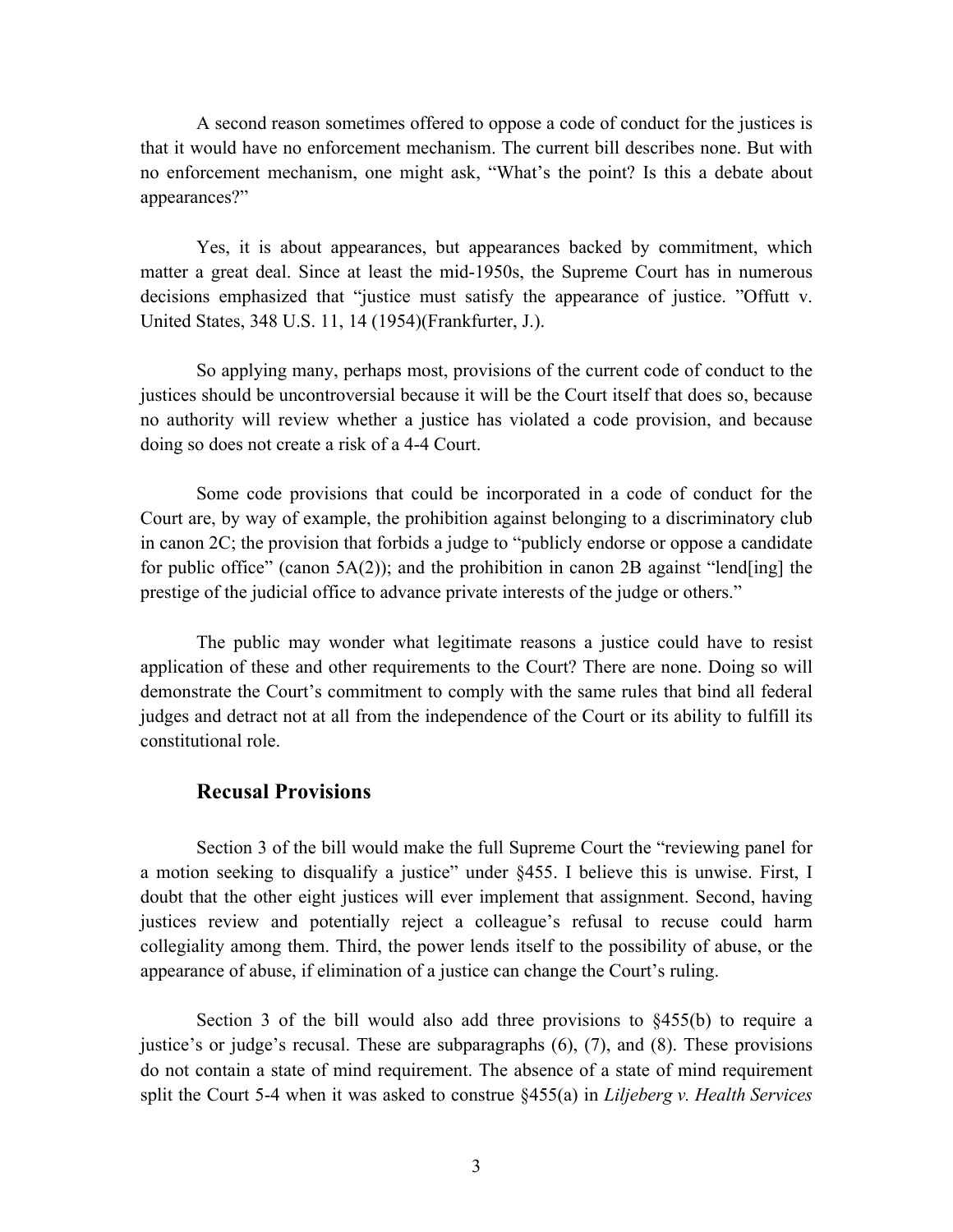*Acquisition Corp*., 486 U.S. 847 (1988). This omission must be corrected if these provisions remain.

While the information in proposed subparagraph (6) should be known to the judge or easy to discover, information described in proposed subparagraphs (7) and (8) may not be. Subparagraph (7) requires recusal if there has been "any" lobbying contact and the bill's definition of "substantial funds" as used in subparagraph (7) may not be easy to apply.

Subparagraph (8) goes too far. It would require recusal, for example, based on work or volunteer activities lasting more than "6 consecutive months" by the judge's adult child or his or her spouse during the prior six years. Apart from the dubious wisdom of this basis for recusal, what is the judge's duty to investigate? And do we want to create an incentive for litigants to investigate a judge's relatives?

I generally support the addition of subparagraph (6) because it is tethered to information already required to be reported by the Ethics in Government Act and so available to the judge and the parties. Although the newly defined terms "supervisory capacity" and "affiliate" will create some ambiguity and may require additional investigation, the law firms representing the litigants will have the incentive to do it. However, recusal under subparagraph (6) is not conditioned on a minimum dollar amount (as little as a few hundred dollars may appear in a judge's report), the time of receipt (many years ago?), or the identity of the donor, all of which may bear on the need for recusal. These variables should be addressed or the recusal question left to the application of §455(a) after disclosure.

It seems to me that there is an alternative to the categorical recusal rules in subparagraphs (7) and (8). It is to require the judge who knows of the facts they describe, especially if they are not easily discoverable, or who discovers them as part of his or her duty to be informed of certain potentially disqualifying information, to disclose them to the parties. In other words, the court and the parties should address and resolve recusal issues based on information described in these provisions in the context of particular litigations rather than have Congress do so a priori.

Supporting that resolution is the salutary addition of paragraph (g) to §455 to require that a judge inform the parties of a "condition requiring disqualification." A notice requirement is a good idea because the judge may know things that support recusal of which the parties are unaware. But the notice should occur even if the judge does not believe recusal would be required so long as a party could reasonably argue otherwise.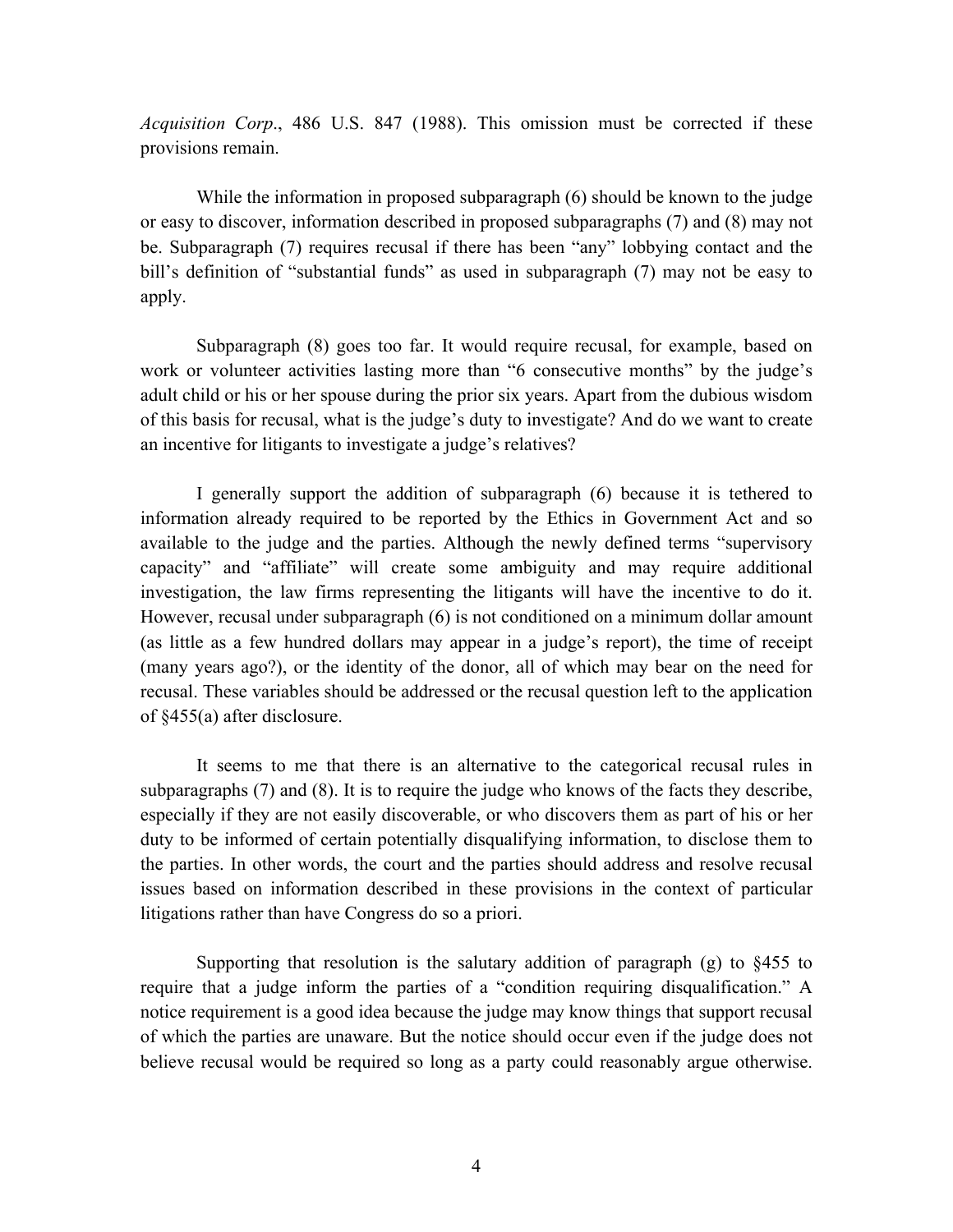That gives the party an opportunity to make a recusal motion and perhaps persuade the judge that recusal is required, or failing that, to make a record for appeal.

Section 3 would expand a judge or justice's duty to "be informed" by adding a duty to be informed about "*any* interest that could be substantially affected by the outcome of the proceeding." (Emphasis added.) That's too broad. The intention may be to identify a substantial effect on interests of those persons described in paragraphs (b)(4) and  $(b)(5)(iii)$ .

The recusal statute should not be an obstacle course for judges, tempting though it may be to anticipate new situations (or to respond to recent ones momentarily in the news) that are not now specifically covered by §455(b). Balance is needed. An effort to capture multiple variations in legislative language carries its own costs, both in court time and in the danger of overbreadth and false positives. Further, although recusal at the Supreme Court is in the news today and will be again, the recusal statute will overwhelmingly affect the anonymous cases of lower court judges. We are legislating mainly for them and the lawyers who appear before them.

Section 455(a)'s generic basis for recusal when a judge's impartiality might reasonably be questioned provides much flexibility and should suffice if, as we must assume, the men and women who become federal judges will have a proper regard for the necessity of public confidence in the tribunals they serve and will act accordingly. It bears stressing that a judge's decision to recuse says nothing negative about her integrity or fairness. It does the opposite.

#### **Amicus Briefs**

Unclear in authorities is whether and when the identity of an amicus will require recusal. Where it does, the solution should be to strike the amicus brief rather than remove the judge. But when will that be so? (This inquiry is distinct from the aim of section 5 of the bill, which in the interest of transparency requires disclosure of the identities of certain contributors to an amicus or to the cost of an amicus brief.)

Consider some possibilities:

- o A relative of a judge submits an amicus in his or her own name.
- o A non-profit organization to which a judge's relative is a major contributor or where the relative is an officer submits an amicus brief.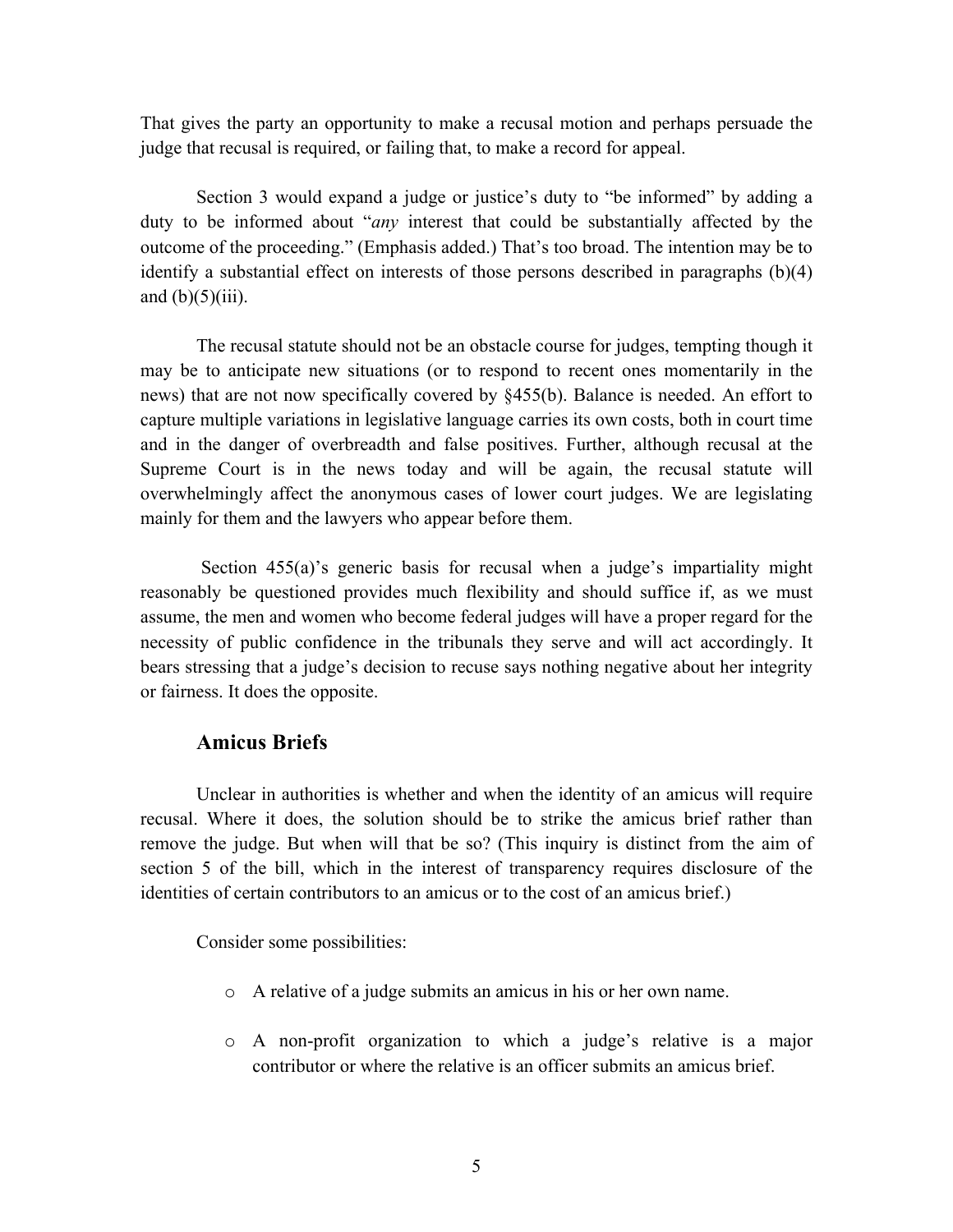- o A business entity or trade association in which a judge's relative is active or an officer submits the amicus brief.
- $\circ$  A law firm in which a judge's relative is a partner submits an amicus brief on behalf of a client. The relative is not on the brief but does related work for the client.

In these and other instances, should the brief be struck to avoid recusal? How should we define "relative?"

Section 4 of the bill instructs the Judicial Conference and the Supreme Court to propose rules that would address questions like these. I support that assignment. It is better to have uniform answers to these questions than piecemeal responses from individual courts.

#### **Clarence and Virginia Thomas**

Spouses of justices can be politically active, including on issues that may or will come before the Court, without thereby requiring recusal. We don't impute the political conduct or views of a justice's spouse to the justice. This has long been my view, including in stories about Virginia Thomas. See Jackie Calmes, "Activism of Thomas's Wife Could Raise Judicial Issues" (N.Y. Times, Oct. 8, 2010). More recently, see Kevin Daley, "EXCLUSIVE: Ginni Thomas Wants To Set the Record Straight on January 6" (Wash. Free Beacon March 14, 2022).

But the analysis changes if the spouse's interest is not a general one shared with members of the public at large, but a direct or personal interest in how a case is decided. Usually that will happen when the spouse's interest is financial, which is easy to understand, but it does not have to be financial.

The amicus brief in which I and others joined supporting Stephen Reinhardt's denial of a recusal motion in *Perry v. Schwarzenegger*, 630 F.3d 909 (9<sup>th</sup> Cir. 2011)(opinion of Judge Reinhardt), is instructive and consistent with my views regarding the Thomases. *Perry* was a challenge to a state prohibition on same sex marriage. Ramona Ripston, Judge Reinhardt's wife, was the longtime executive director of the Southern California CLU. Ms. Ripston and the CLU opposed the prohibition.

Virginia Thomas is not in the same position as Ms. Ripston. As I wrote in the Wall Street Journal (Apr. 1, 2022), responding to a columnist who drew a false comparison between the two situations: